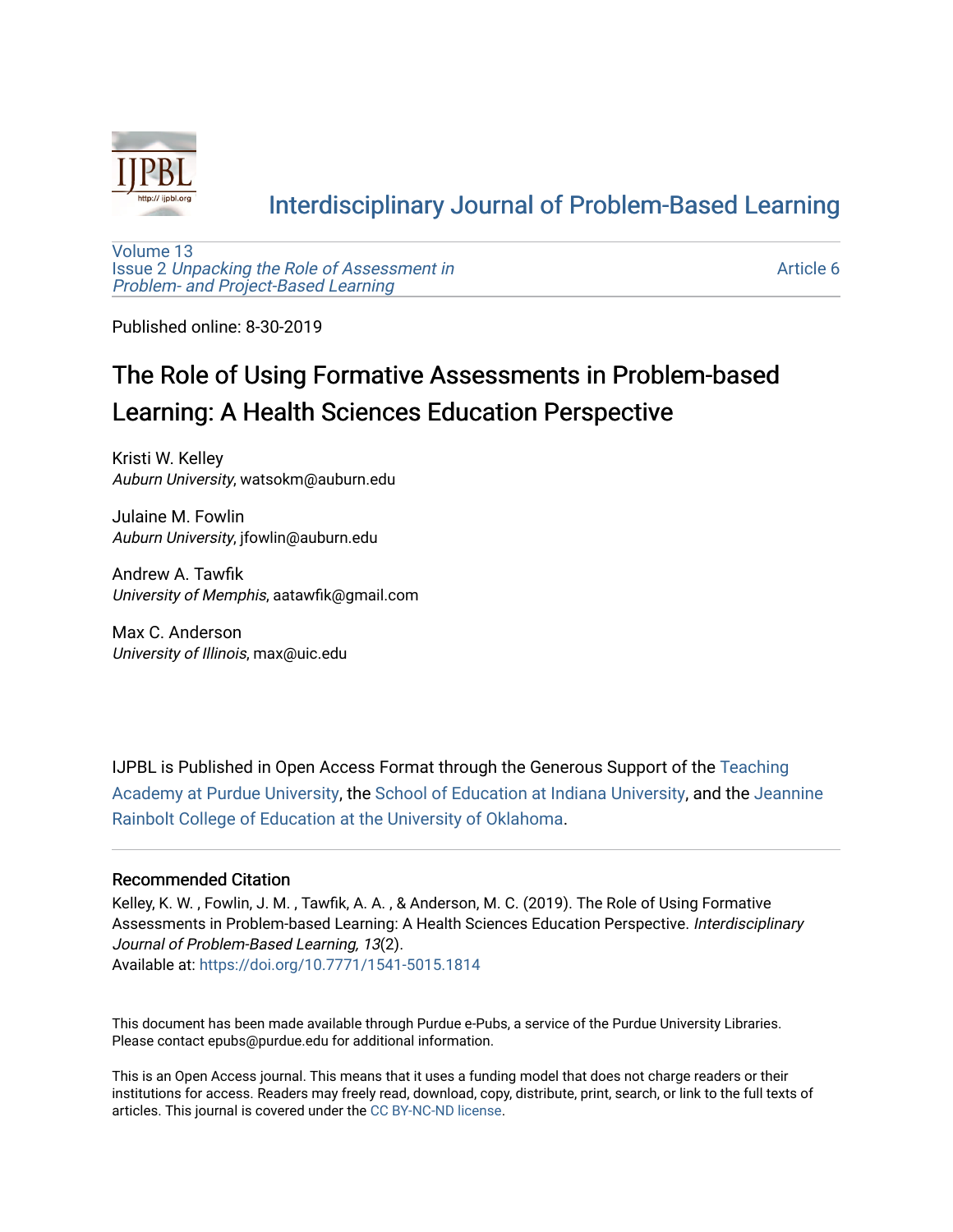# The Interdisciplinary Journal of Problem-based Learning

SPECIAL ISSUE: UNPACKING THE ROLE OF ASSESSMENT IN PROBLEM- AND PROJECT-BASED LEARNING

# The Role of Using Formative Assessments in Problem-based Learning: A Health Sciences Education Perspective

Kristi W. Kelley (Auburn University), Julaine M. Fowlin (Auburn University), Andrew A. Tawfik (University of Memphis), and Max C. Anderson (University of Illinois)

## ABSTRACT

Practitioners in the field of pharmacy are often confronted with ill-structured problems. Specifically, pharmacists are tasked with making patient-specific recommendations that are both safe and effective, which requires combining knowledge from the biomedical, behavioral, and pharmaceutical sciences. Given the dynamic nature of pharmacy as a profession, the field has begun to explore learning strategies that go beyond mere content coverage to strategies that better support higher-order learning outcomes. One of these approaches is problem-based learning (PBL). While studies have focused on how to support PBL to improve learning outcomes, the role of assessment is often overlooked. Further exploration is thus needed since assessment plays a pivotal role in teaching and learning. This Voices paper will explore this idea within a larger context; we will also share the experience of how a subject matter expert (SME) worked with a team of instructional designers (IDs) to revise an existing course to more explicitly employ PBL and thus adopt an inquiry-based mindset needed for complex clinical decision making. Given the inherent challenges of assessment in PBL, further discussion will be focused on how to (a) design ill-structured problems, (b) align assessments to the PBL curriculum, and (c) how to hold students accountable in cases where a traditional grade is not attached.

*Keywords:* pharmacy, problem-based learning, assessment, ill-structured problems

# Introduction and Background

Practitioners in the field of pharmacy are often confronted with ill-structured problems in their daily practice. Specifically, pharmacists are tasked with making patientspecific recommendations that are both safe and effective, which requires combining knowledge from the biomedical, behavioral, and pharmaceutical sciences. For example, the pharmacists' care plan for patients with the same disease entails consideration of comorbidities or patient-specific factors, such as the ability to afford care. Furthermore, guidelines change based on new drug discoveries and research, resulting in complex clinical decision making that involves multiple possible solutions.

Given the dynamic nature of pharmacy as a profession, the field has begun to explore learning strategies that go beyond mere content coverage, to strategies that better support higher-order learning outcomes. One approach includes problem-based learning (PBL), which is a studentcentered instructional approach whereby students learn both content and reasoning skills when presented with representative domain problems. To date, PBL has a rich literature base, especially in the health sciences domain. PBL was first used at McMaster University in the 1960s in response to an increase in student dissatisfaction with traditional methods of teaching and learning in medical education (Bate, Hommes, Duvivier, & Taylor, 2014). In recent years, many health professional schools have redesigned their curricula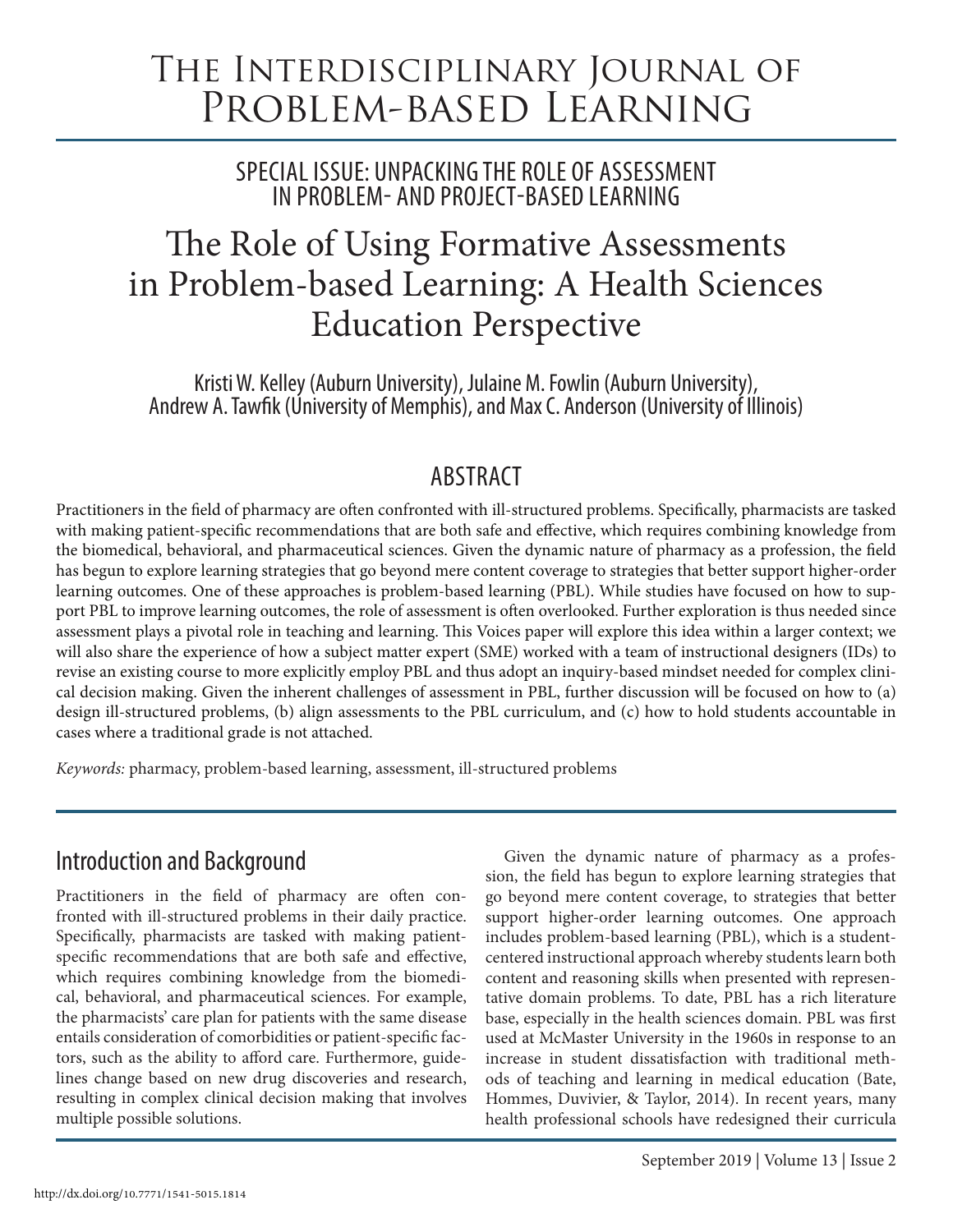to meet the educational needs of students and to more closely align with accrediting bodies. In particular, there is an increased aim to educate health professional students to become self-regulated and lifelong learners, which align with the tenets of PBL (Accreditation Council for Pharmacy Education, 2018; Liaison Committee on Medical Education, 2018). The core characteristics of PBL include students in small groups, students guided by tutors, students given problems to activate their prior knowledge, and students participating in self-study. Where traditional health sciences education focuses primarily on passive rote memorization, PBL goes beyond this and nurtures clinical reasoning.

Given the emphasis on contextualized problem-solving, PBL is a prime example of situated learning in health sciences education (Berkhout, Helmich, Teunissen, van der Vleuten, & Jaarsma, 2018). This instructional strategy suggests that learners engage in self-directed learning with their peers as they solve representative problems that practitioners face. Studies also show that preclinical medical students and preadvanced pharmacy practice experience (APPE) students become better self-regulated learners due to their active participation in these settings (Strohfeldt & Khutoryanskaya, 2015; Lucieer et al., 2016). Theorists argue that as learners are exposed to the types of problems that practitioners face, they will be more likely to learn the concepts (Jonassen, 1997), and they will be better prepared for their future careers (Hartling, Spooner, Tjosvold, & Oswald, 2010). When compared with the didactic approach that emphasizes rote memorization, the ill-structured nature of the problem also allows learners to engage in higher-order learning skills, such as information-seeking, questioning (Graesser et al., 2018), hypothesis generation, argumentation (Ju & Choi, 2017), and decisionmaking (Wilder, 2015). They garner additional skills in terms of flexible knowledge, collaborative problem-solving (Hmelo-Silver & DeSimone, 2013), and an increased motivation (Schmidt, Rotgans, & Yew, 2011).

Despite the purported benefits of PBL, this instructional strategy presents unique challenges to the learner and instructor. For example, students who are more familiar with traditional, passive learning sometimes find dissatisfaction with this type of learning where their active participation is key. This can be attributed to increased reliance on preparation and participation among students during PBL activities (Walling, et al., 2017; Rovers, Clarebout, Savelberg, & van Merrienboer, 2018). The self-directed approach of the PBL model also suggests changes on the part of the instructor from primary disseminator of knowledge, to facilitators of learners' selfdirected learning and peer collaboration (Salinitri, Wilhelm, & Crabtree, 2015). Teachers are especially instrumental in scaffolding learning during PBL. Students' reflections on failures and misunderstandings are an important aspect of this process. Expert facilitators in PBL are also responsive to students as they direct students to areas of the problem space that they may otherwise overlook (Hmelo-Silver & Barrows, 2006; Watson, Koehler, Ertmer, Kim, & Rico, 2018).

Assessment in PBL is another important area of instruction because "learning and assessment are mutually dependent because both students and teachers tend to pay greater attention to learning objectives that are assessed" (van Aalst, 2013, p. 280). Indeed, a recurring challenge involves instructors espousing a student-centered approach to finding solutions for ill-structured problems where no prescribed 'right' answer exists. Studies find that assessment is a recurring challenge of PBL (Tamim & Grant, 2013; Wijnen, Loyens, Smeets, Kroeze, & van der Molen, 2017); when no specific outcome exists, it can be difficult to determine how to properly direct student learning (Graesser et al., 2018). In addition, other studies find that the iterative nature of problem-solving requires the instructor to provide students with regular feedback to assess their achievement of learning objectives (Chan, 2016; Grob, Holmeier, & Labudde, 2017). This creates a workload challenge in PBL, in particular when compared with well-structured problems that have a predefined answer.

This issue requires further exploration because evaluation plays a central role in how students engage in inquiry, curriculum design, standard alignment, accreditation, and other teaching and learning aspects. To address this gap in the literature, this Voices manuscript will focus on the challenges of aligning the open-ended nature of ill-structured problems and potential impacts on formative assessment. We will also share the experience of how a subject matter expert (SME) worked with a team of instructional designers (IDs) to revise an existing course to more explicitly employ PBL, and thus adopt an inquiry-based mindset needed for complex clinical decision making. Given the inherent challenges of assessment in PBL, further discussion will be focused on how to (a) design ill-structured problems, (b) align assessments to the PBL curriculum, and (c) how to hold students accountable in cases where a traditional grade is not attached.

# Description of Practice

#### **Initial Implementation**

Ten years ago, a traditional four-year pharmacy school underwent a significant curriculum redesign for the Doctor of Pharmacy program. Prior to the redesign, the curriculum primarily consisted of lectures based on some small group discussions in the third year, which were inconsistently incorporated into the therapeutics courses. Professional electives at that time included those in pharmacy practice or in non-pharmacy focused coursework and which inconsistently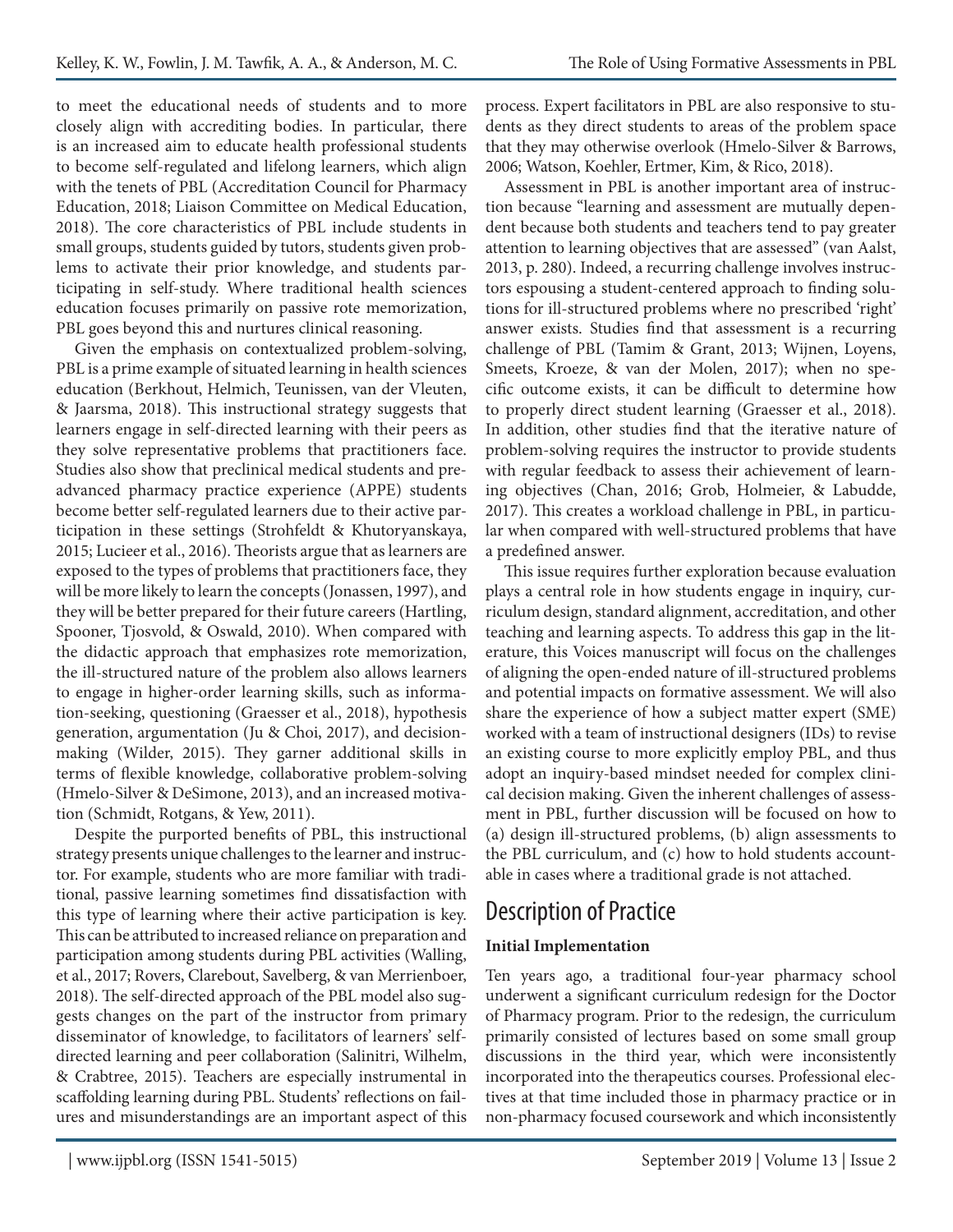incorporated active learning. The catalyst for the redesign was also motivated by a mix of external and internal factors. Regarding the former, external accreditation bodies mandated changes to requirements and the delivery of materials. Internal factors consisted of the school's intent to increase engagement with the students through the content and to prepare students to enter a variety of pharmacy practice settings.

As a result of this redesign, all therapeutics courses in the third year were changed to employ a PBL approach, requiring that students take four hours of practice-related elective courses during their third year. In particular, a two-hour elective class entitled Metabolic Syndrome was offered as a complement to the core curriculum in the third year. This elective introduced concepts related to obesity and built on previously learned concepts from the core curriculum, which focused on diabetes, dyslipidemia, and hypertension. The elective was case-based and fostered discussion of the constraints, perspectives, and parametrics governing pharmacotherapy decision making. Additional course requirements included 3 formal group presentations (journal club presentation, patient presentation, and patient education presentation) as well as 3 individual quizzes administered periodically throughout the course. While the instructor noticed some benefits, including students being more likely to respond to case-specific questions, she noted that she was still the primary one driving the case-based discussions, as students were hesitant to respond to open-ended questions. This was challenging for the instructor, as the intended student-centered learning outcome was not fully achieved, and students were still struggling with not having a single right answer.

#### **Redesign of PBL Curriculum**

Two years ago, the course instructor partnered with instructional designers (IDs) to restructure the case-based class sessions, focusing on how to make learning more student-centered and how to integrate meaningful formative assessments with feedback. From the core pharmacy curriculum, it was evident that there were benefits to a PBL approach. However, in the core curriculum the PBL approach was based on guiding students to find a single correct answer. This approach was good as a first step to helping learners develop accurate clinical decisionmaking skills. That said, an elevated level of clinical decision making was needed to ensure that students could deal with the problems they may encounter during rotations and in practice that can have multiple correct responses. Thus, at the forefront of our decision making was the need to scaffold students in being comfortable with not having a single right answer. The redesign was iterative and involved several debriefing meetings during and after implementation. One way to think about the iterative design process we undertook is to view it through the lens of the learning organization framework put forth by

New Tech Network (2016). This framework is used to support school improvement and is based on the premise that change occurs when a specific aspect of student learning is identified for improvement. The framework has 3 elements, "a specific focus, tight cycles of inquiry [data, analysis, and strategy], and elements of an organization that tend to support or impede learning [structure, leadership, and culture]" (New Tech Network, 2016, 00:23 - 00:33). Through ongoing discussions, we were able to identify the specific focus on formative assessment. The instructor provided data from her previous experience for the ID team to make an analysis. This would inform the strategies that were proposed and implemented. In thinking about strategies, the ID team was cognizant of the factors that could impede or enable any proposed changes, such as the structure of the course. In the following sections, we provide details of how we focused on formative assessments and go through the cycle of inquiry.

First, the instructor and IDs discussed ways to generate student engagement and student ownership, as well as implement formative assessments. Secondly, we wanted the changes to fit easily with the current course structure to avoid giving both the students and the instructor too much extra work. This aspect was challenging because the existing course used a progressive case sequence, but did not include a way to scaffold learners through the problemsolving phases from planning/problem representation to solution generation. One of the issues that emerged during this process focused on the role of assessment. Through these discussions, we found that not having a structure in place prevented the instructor from fully identifying the student's understanding of the problem space and providing the necessary feedback. As this was an elective course that the instructor felt was already full of assignments that were tied to curricular ability-based outcomes, she was concerned that adding additional required assessments would overburden the students. However, she was encouraged in the discussion with IDs that using a structured approach to guide the students through the cases would result in increasing student engagement, meaningful assessment of students' learning, and more opportunities for just-in-time feedback. Upon discussion, the instructor and the IDs determined that group work would remove the burden from students for additional out-of-class work. The instructor was also concerned that not assigning a grade to the work student groups were submitting in class would deter them from being fully engaged. However, the IDs reminded her that her verbal feedback on group responses/solutions would provide the class with feedback in a safe, nonjudgmental environment.

In order to scaffold students through the problem-solving phases, we developed and implemented a structured approach to strategically (a) guide and (b) provide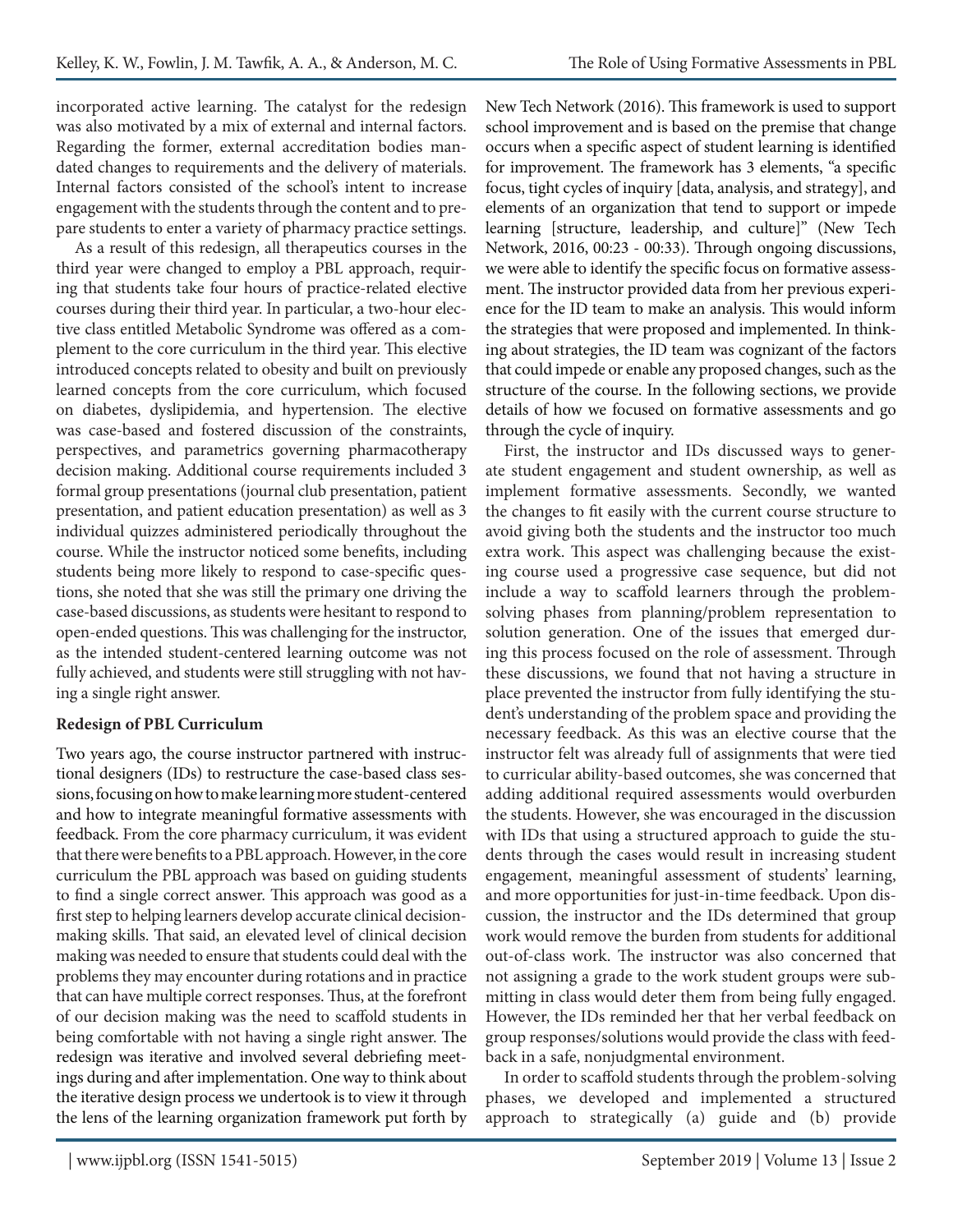assessments to the students through the eight cases (each of the four disease states had two progressive cases). The structured approach had two components: The first was to document their thought processes as they worked collaboratively to produce solutions, and the second was to give students an opportunity to reflect individually on their personal problem-solving processes based on the assessment. The eight progressive cases enabled students to experience ill-defined, authentic scenarios with similarly complex variables they would encounter in practice. The structured response to cases supported students to effectively go through problem representation and solution generation in a systematic and metacognitive way. For example, in the first case on obesity, students had to make a decision between recommending lifestyle modifications versus pharmacologic options. The second case on obesity required students to consider recommendations for the management of medications and nutritional deficiencies after a patient had bariatric surgery, which built on the intervention recommendations to assist with weight loss discussed within the first case. In one of the hypertension cases, students had to determine whether a first-line or second-line pharmacologic option was most pragmatic. In the second hypertension case, students had to consider the role of first and second-line pharmacologic therapies in the management of hypertension in an older adult who was opposed to taking pharmacotherapy and preferred an herbal option. Students had to incorporate guideline recommendations for preferred therapy, consider how therapy recommendations could differ for an older adult, and determine how to address the use of herbal options that may not have evidence to support their use to manage hypertension. Please see Table 1 for additional examples of cases and their focus.

Structured scaffolding of problem-solving included questions such as, "What is the primary problem?" and "What do you see as the secondary problem?" In addition to scaffolding, including these types of questions was important because we used them to provide students with just-in-time assessments during their collaboration. Student groups were required to not only identify the primary and secondary problems they identified in the cases, but also identify what they perceived as the most important points (variables/ factors/constraints) to consider as they developed their solution to the patient's problems. They were also asked to recommend a solution plan and justify their recommendation, including the resources they used to support their solution. At the end of the allotted time given for groups to work on the cases in class, each group was required to post their response in a discussion board forum on the learning management system (LMS).

#### **Formative Assessments Through Group Discussions**

For each case, the instructor reviewed all group responses and led a whole class discussion of similarities and differences as a way to provide verbal, formative feedback. In addition, this time was used to articulate her expert reasoning and to model professional problem-solving thinking skills. Although no grade was associated with group responses, the process of documenting their responses to each case and including the instructor's feedback encouraged accountability among the learners. The instructor felt that if the answers to each case were ungraded and formative, the students would be encouraged to become more comfortable with not having just one correct answer. The intention behind having the case responses as formative assessments was to establish a safe discussion time for students so that they were not as focused on having the correct answer, but focused on the process of obtaining a justified solution. This experience mirrors existing literature that shows that students, both at the individual and team levels, have a tendency to not carefully read feedback and, in order for feedback to be effective, students have to read, interpret, and act on the feedback. The act of responding to feedback also needs prompting in order for the feedback to influence future performance (Gabelica, Van den Bossche, De Maeyer, Segers, & Gijselaers, 2014; Schinske and Tanner, 2014). In this situation, the instructor's workload was not increased, and students were able to receive meaningful just-in-time feedback in an interactive way, thus increasing the likelihood the feedback would impact future performance at both the group and individual level.

#### **Formative Assessments Through Individual Reflection**

After each set of two cases, students were required to individually reflect on the process, allowing for engagement with the problem-solving process. The students' individual reflections provided the instructor important insights about the overall course structure, as well as provided her a means to assess the newly implemented case discussion process. The students' reflections allowed the instructor to see how the students felt about the process of responding to cases since it was new for the instructor and the students. Additionally, the students' individual reflections provided an opportunity for them to explore their problem-solving processes compared to their peers, as well as how they utilized knowledge from one case to another. Examples of reflection prompts included, "For the selected topic, how did your experience in case 1 help with your approach to case 2? Include any knowledge that you incorporated as well as problem solving processes." The instructor had worked with the IDs to develop these reflection prompts. The intent was for the instructor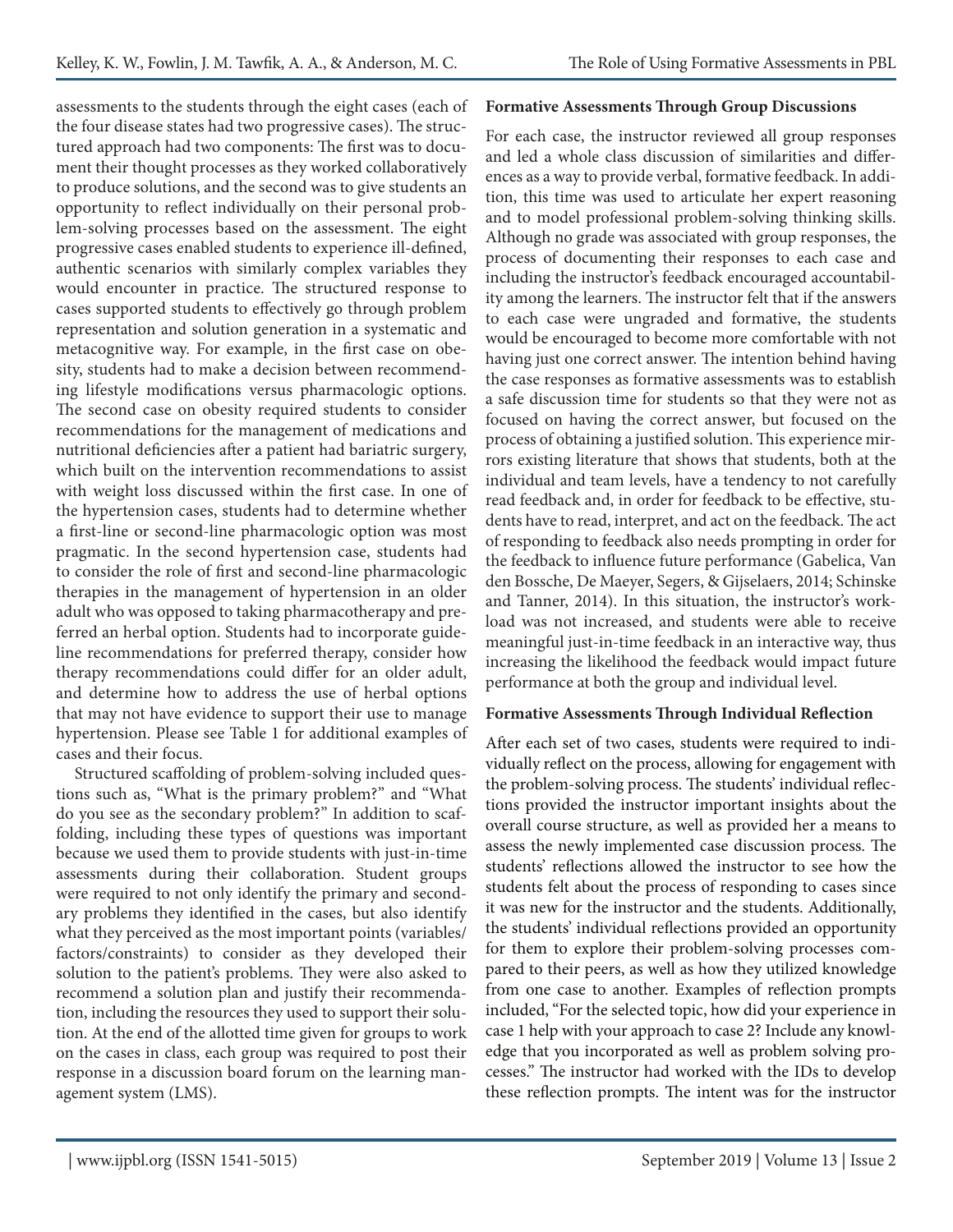| Week<br>in Semester | <b>Disease states</b>        | Cases focused on:                                                                                                        | Assessment methods (responded<br>as groups - class had five groups):                                      |                                                                          |
|---------------------|------------------------------|--------------------------------------------------------------------------------------------------------------------------|-----------------------------------------------------------------------------------------------------------|--------------------------------------------------------------------------|
|                     |                              |                                                                                                                          | Formative                                                                                                 | Graded                                                                   |
| 2, 3, 4             | Obesity<br>(4 hours)         | 1. Lifestyle recommendations<br>and pharmacologic options<br>(prescription, OTC, and<br>herbal) for weight loss          | All groups provided a<br>structured response<br>to two cases-one on<br>week three and one<br>on week four |                                                                          |
|                     |                              | 2. Types of weight loss<br>surgeries/qualifications                                                                      |                                                                                                           |                                                                          |
|                     |                              | 3. Community Pharmacy-<br>-s/p Roux-en-Y gastric<br>bypass and meds                                                      |                                                                                                           |                                                                          |
| 4, 6, 7             | Hypertension<br>(3 hours)    | 1. Resistant hypertension and<br>second-line pharmaco-<br>logic options                                                  | All groups provided a<br>structured response<br>to two cases-one<br>on week 6 and<br>one on week 7        | Weeks 5-6:<br>Groups assigned a<br>journal article for<br>presentation   |
|                     |                              | 2. Community Pharmacy-<br>Older adults, non-compli-<br>ance, and herbal products                                         |                                                                                                           |                                                                          |
| 9                   | Type 2 Diabetes<br>(2 hours) | 1. Lifestyle recommendations<br>and pharmacologic options<br>(prescription and herbal)                                   | All groups provided a<br>structured response<br>to two cases-<br>both on week 9                           | Weeks 8-9:<br>Groups assigned a<br>patient presentation                  |
|                     |                              | 2. Pharmacologic options and<br>specific considerations in<br>older adults                                               |                                                                                                           |                                                                          |
| 11, 12              | Dyslipidemia<br>(3 hours)    | 1. Management of high TG<br>and considerations for<br>using non-statin therapies                                         | All groups provided a<br>structured response<br>to two cases-one<br>on week 11 and one<br>on week 12      | Weeks 11,13:<br>Presentation to the<br>class as if they<br>were patients |
|                     |                              | 2. Management of LDL with a<br>statin, non-statin combina-<br>tion therapy, and consider-<br>ations if statin intolerant |                                                                                                           |                                                                          |

*Table 1.* Topic areas and assessment methods. *Cases for 2017–2018\**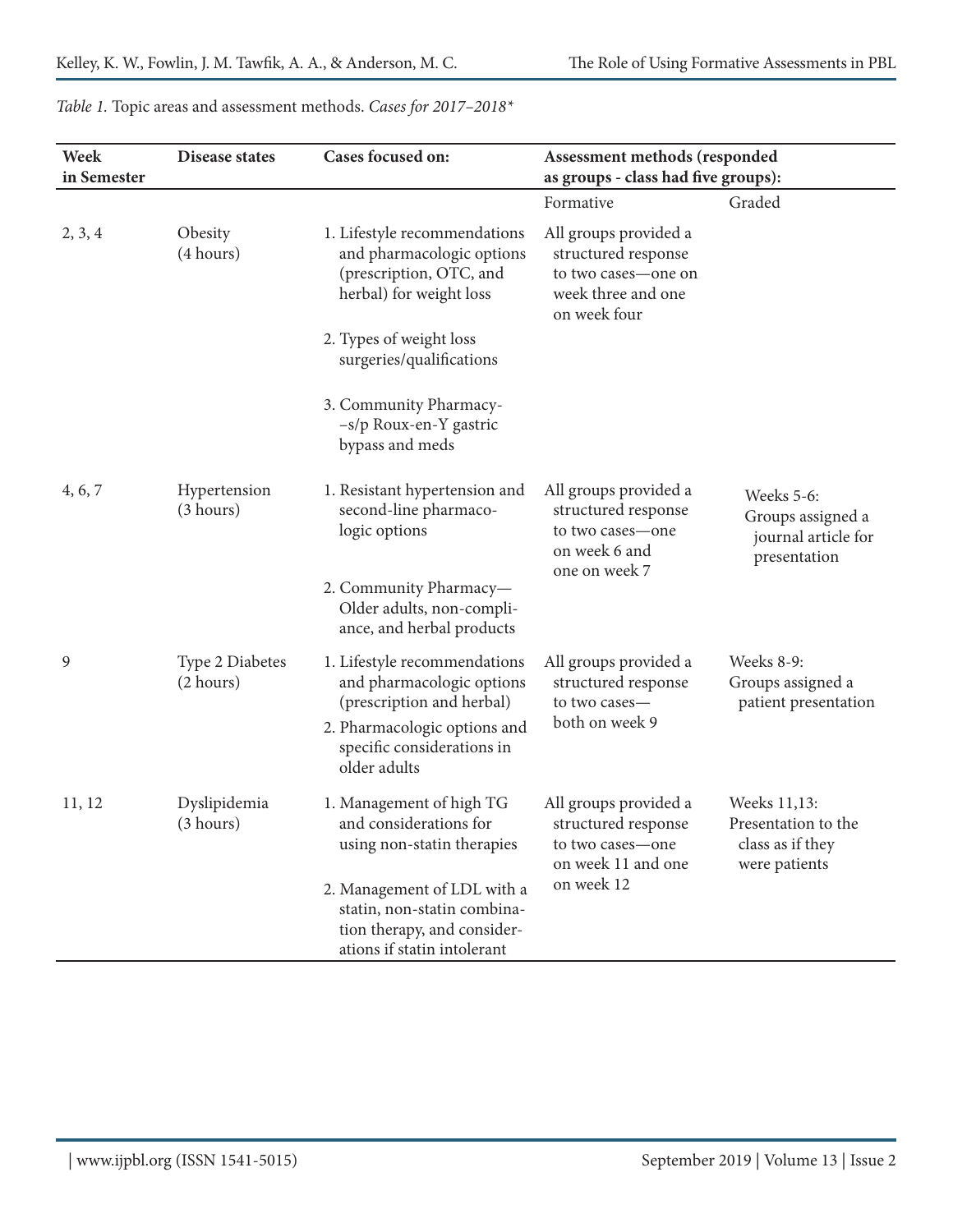to be able to review individual student responses and gain insight into whether the students were carrying forth knowledge between the two cases and recognizing that the cases were building on each other. Futhermore, the instructor hoped that if the student reflections indicated misconceptions or gaps in knowledge, she could provide those insights to the class during the debriefing time for that case prior to the students submitting a summative assignment. Though not formally graded, the reflections also helped to meet part of the students' professionalism and participation part of their course grade, since both the formative and summative assignments were completed as a group.

The instructor noted that initially the self-reflections indicated discomfort from the students about not having one *right* answer, but the tone of their reflections changed over the semester as students became more comfortable with the process and recognized that there could be multiple right answers. Students also noted that the structured process helped them to grasp the course material more easily. Reflections also provided another avenue for students to get meaningful feedback without any extra burden on the instructor. After students submitted reflections, the instructor would scan a percentage and take note of any trends or concerns. She would address these in the following class.

*Summative Assessments.* Although the case discussions were formative and ungraded, they were aligned with three summative assessments (see Table 1) which already existed in the course. In the summative group assessments that were formal presentations, student groups were expected to evaluate medical literature, guidelines, and drug information sources, and provide an appropriate response based on the therapeutic assessment they were undertaking. The summative assessments involving presentations were as follows:

- 1. A formal journal club presentation that required students to analyze medical literature and recommend how the findings could be applied to patient care.
- 2. A formal patient presentation that required students to develop an assessment and plan for managing the assigned case's problems and apply medical literature and guidelines.
- 3. A formal patient education session that required students to educate the class as if they were patients. This required them to provide sound recommendation for self-care based on medical literature and guidelines.

In addition, the student groups also completed three patient care notes (SOAP: subjective, objective, assessment, and plan) over the course of the semester. The structure of the formative case-based discussions with ambiguous solutions to problems helped to prepare the students for the summative assessments. The summative assessments had specific rubrics that were reviewed with students, along with the specific requirements for each presentation type. This was done approximately three weeks prior to the various group presentations. Each summative assessment required students to justify their recommendations because there was not always one right answer, which was similar to the case-based discussions utilized in the course. Since one of the intentions of this elective course was to prepare students for their fourth professional year, the instructor elected to use existing fourth year rubrics for the group assignments. This helped mirror the skills and knowledge students were expected to portray during their rotations. The related course objectives for each type of assignment communicated to students the types of situations/problems they will encounter in clinical practice settings. Accounting for multiple correct answers was challenging. To overcome this challenge, the rubric used focused on the appropriateness of the rationale as well as the actual solution.

Over the years, the instructor realized that there are some key sections that students need detailed feedback on that is not accounted for in the rubric. For example, she recognized that the feedback on the groups' review of key points, application of the information presented, and their ability to answer questions are key areas of which to provide feedback for future growth. With regard to the student groups' written responses in the form of SOAP notes, the instructor recognized that comments on their solution and justification to their patient case is important in helping the groups refine their responses to be clinically appropriate for communication with other healthcare providers.

### Interpretation and Lessons Learned

To date, a rich body of literature exists about teachers' perceptions (Wijnen, Loyens, Smeets, Kroeze, & Van der Mollen, 2017), students' perceptions (Henry, Tawfik, Jonassen, Winholtz, & Khanna, 2012), and technologies that scaffold student learning (Kim, Belland, & Walker, 2017). While other studies have focused on how to support PBL to improve learning outcomes (Ge, Law, & Huang, 2016), the challenges of assessment by the instructor are often overlooked (Grob, Holmeier, & Labudde, 2017; Graesser et al., 2017). Indeed, early literature on PBL implementation noted that this was a possible challenge (Ertmer & Simmon, 2006) and additional studies suggest that this is a persistent problem in a variety of learning contexts, including K–12 (deChambeau & Ramlo, 2017; Tamim & Grant, 2013), higher education (Wijnen, Loyens, Smeets, Kroeze, & Van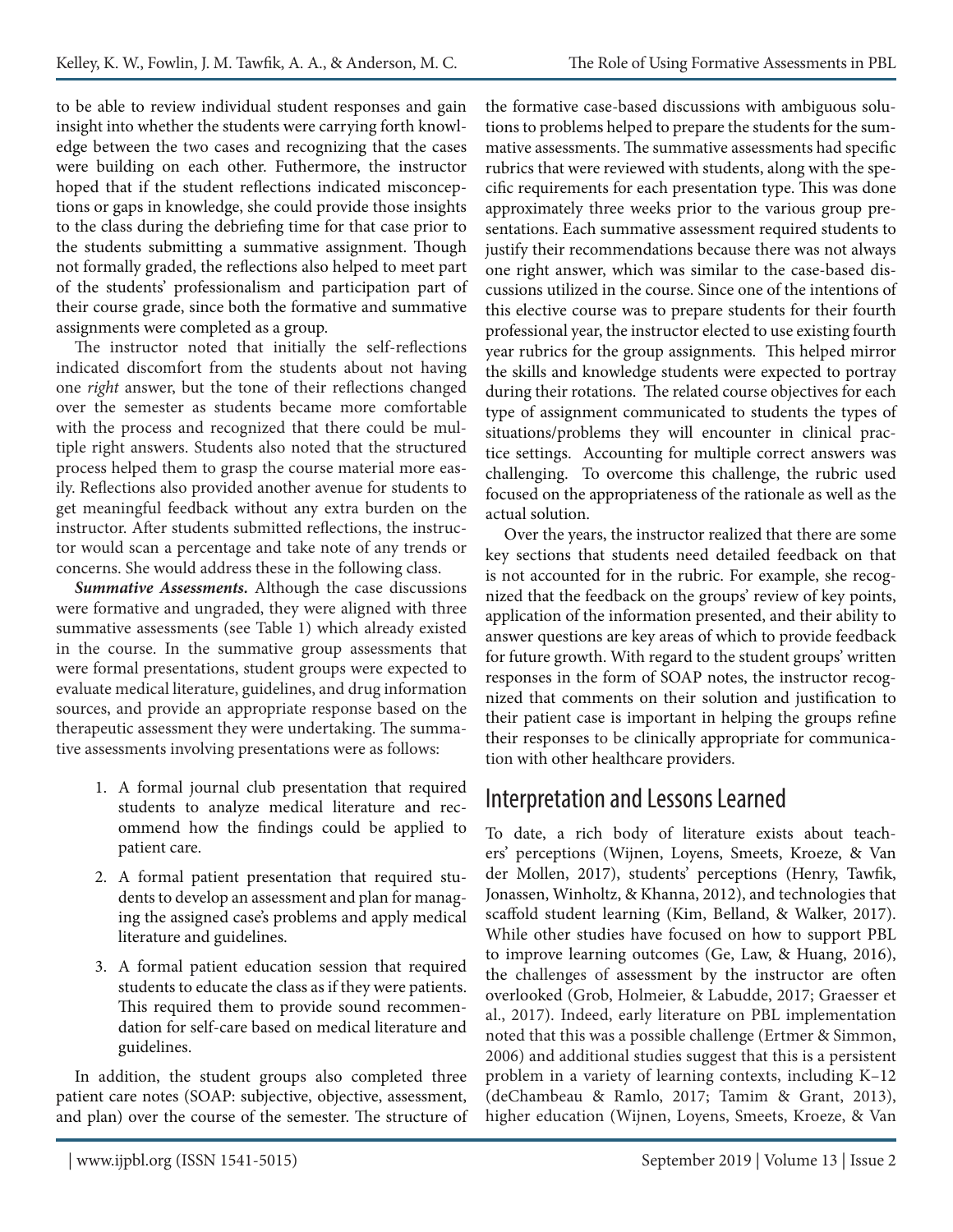der Moellen, 2017), and medical education (Azer, McLean, Onishi, Tagawa, & Scherpbier, 2013). Given this remaining challenge, this experience highlights the importance of formative assessments in preparation for summative assessments, especially when dealing with problem-solving learning experiences. That is, how to overcome the tensions between giving learners a safe space to be wrong when solving ill-structured problems, while meeting the requirements of often stringent assessment systems.

This experience also highlighted the burdens that multiple assessments place on instructors and how to navigate those challenges. In particular, the instructor saw the value of multifaceted formative assessments in terms of discussion of cases with multiple viable answers, encouragement of student collaboration across the class, and student reflection on the process. As highlighted by this experience, discussion of cases with multiple right answers is important because the majority of health sciences education focuses on students selecting one right answer, when in the real world there can be many possible solutions. In addition, student collaboration is important because of the interprofessional collaboration that pharmacy students, and all health science students, will be faced with in practice. The instructor further noted that having the formative assessment structure remain the same throughout the semester through the utilization of the case-based discussion was helpful for the students to become comfortable with the process and the concept of multiple right answers. The instructor saw that this allowed the students to perform well on the related summative assessments that were utilized throughout the semester.

Lessons learned include that integrating formative assessment requires advance planning but can be done with small tweaks to an existing course and without increasing instructor workload. Flexibility is very important, as tweaks may be needed after implementation. For example, we experienced challenges with low reflection response rates during the first part of implementation (only 33% of the class completed their reflections after the first two cases), despite reflection counting toward a course participation grade. We brainstormed this problem in one of our debriefing meetings and determined that since this was a new process, it was important for the instructor to have an open discussion with the class regarding the purpose and importance of the reflections. The instructor used this first debriefing as a time to summarize the comments that she had gleaned from the first group of reflections. Additionally, the students that had completed this first reflection were given bonus professionalism/ participation points. For future reflections, the instructor adjusted class plans to provide 10–15 minutes at the end of designated classes for students to complete their reflections. While this did not always occur due to other class activities,

the intent was to show the students that the instructor valued the reflections, as they were beneficial to both students and the instructor. Over the two years this process has been used, greater than 90% of students completed their reflections by the designated deadlines and received their full professionalism/participation points. The reflections were a key part of this process because they allowed the instructor to see their thoughts on the case structure, sequencing, and responses in real-time rather than having to wait until the end of the semester for course evaluations, which often have a low response rate and do not give insights into students' problem-solving processes.

The organized approach to cases provided structure for students' responses and facilitated more meaningful instructor feedback and engagement among learners. While the instructor was concerned about incorporating extra requirements without having a grade attached, students actively participated, and their individual reflections indicated they found the process valuable. Prior to implementing this structure for case-based discussion in class, the instructor noted that students did not necessarily seem to connect what was being discussed in class with the presentations they were being asked to complete as part of their group assignments. In addition, the instructor had eliminated individual quizzes that were simply intended to hold the students individually accountable for applying the information discussed in the course. There was some indication, simply based on group presentation assignment grades and individual quiz scores, that the students were retaining information (i.e., the grades were generally As/Bs). However, students would have an A on a group presentation, and then their responses on an individual quiz would show they could not justify why they would recommend a particular pharmacotherapy or lifestyle change. As such, the problem-solving piece and application of the information to future clinical situations seemed to be lacking. Since the implementation of the structured case-based discussion and responses, the instructor has noted that that the quality of students' work on the graded summative course assessments improved. Even though the summative assessments were three different types of presentations (journal club presentation, patient presentation, and patient education presentation) and three patient care notes, the students' abilities to prioritize problems, make recommendations, and justify their recommendations were seen throughout each artifact. This observation is in line with previous studies (Schinske and Tanner, 2014) that found that descriptive feedback without a grade on formative problem-solving assessments contributed to students' improved performances on similar follow-up assessments. This highlights the importance of balancing assessment for learning and assessment of learning in a PBL environment.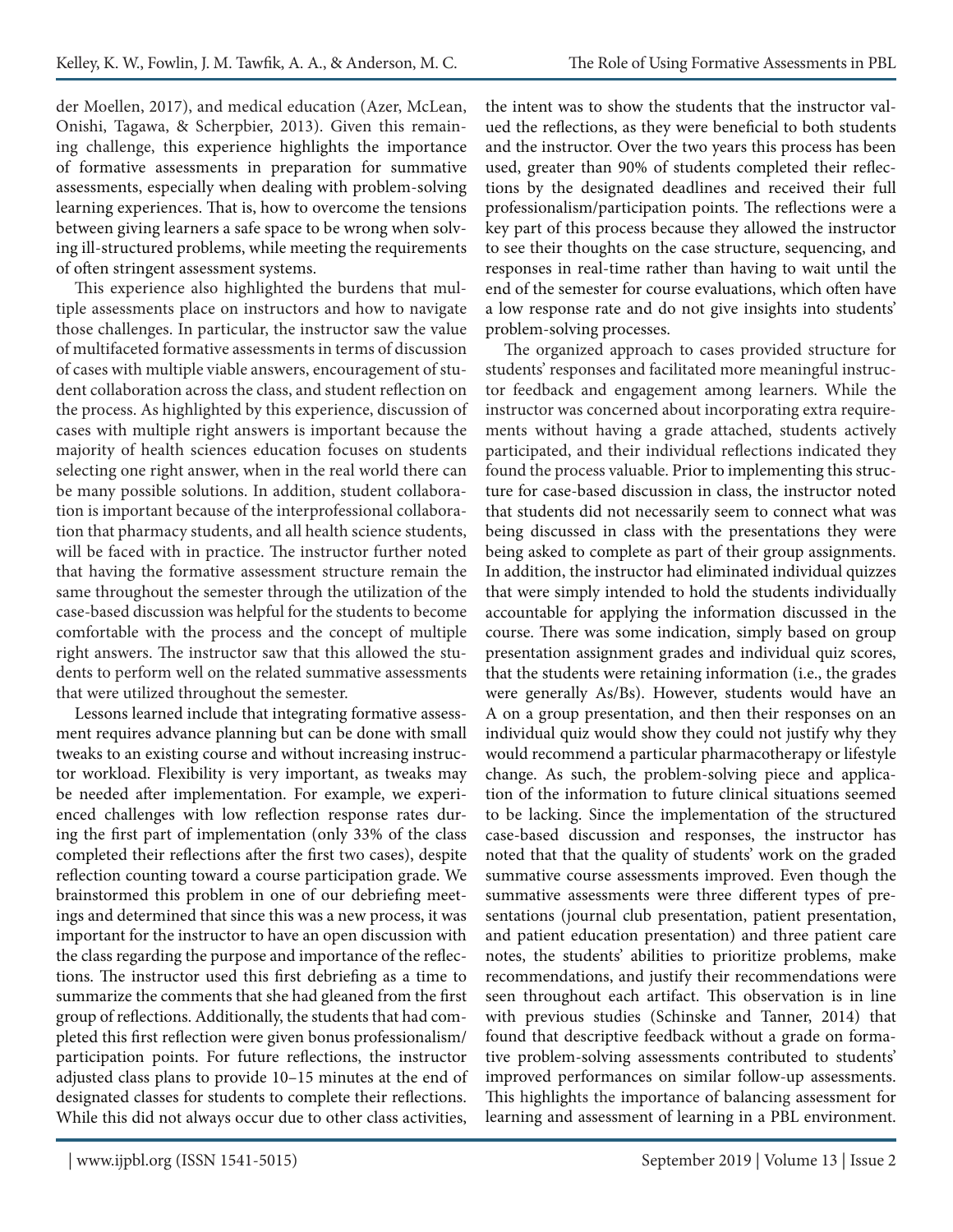The entire process was invigorating for the instructor, as she observed the students willingly participating in case discussions each week and increased engagement over the course of the semester. She also observed the students becoming more comfortable with the process, collaborating with each other, respecting differing opinions, and recognizing there can be multiple right answers to managing patients. Overall, the instructor noted that utilizing a structured case discussion process with reflection provided a foundation for students to become more comfortable with solving problems that were ambiguous, which mirrors what they will encounter in practice. This resulted in increased confidence in the students' abilities and improved learning outcomes evidenced in their formative and summative assessments.

### Key Considerations and Next Steps

Key considerations for educators who want to incorporate formative assessments as part of a structured approach to solving open-ended, ill-structured problems include timing of the assessments, as well as how students will be held accountable and given credit for completing the assessments. Based on this instructor's experience over two iterations of this format, the most appropriate timing of the assessment is determined by whether it is a group assessment (group response to class case) or whether it is an individual assessment (reflection). In both instances, students seemed to do better when given time in class to complete these assessments. Therefore, educators should account for this in the class lesson plan. The amount of time needed will be determined by two factors: First, the complexity of the case and the expected response in the group assessment. Second, the level of details students will be required to include in their reflections. This instructor found that students needed at least 30 minutes to formulate their group assessments and about 15 minutes to compose their individual reflections. It is also important to note that although students may not be as alert or engaged after a full class session, individual reflection works best after the group assessments have been submitted. Additionally, some students seemed to be more reflective when given time outside of class to reflect. Regarding allocation of points or grades for completing assessments, the instructor found that having a mechanism to hold students accountable, as well as explicit plans to acknowledge and address student responses, were vital to the success regardless of points awarded. If an educator decided to grade the formative aspects for accuracy, this could add another level of formal feedback to the students, as well as time commitment for the educator. A scale/rubric for awarding points may be needed to ensure that the metrics of success are clear to the students. In this case, we chose

to make the formative aspects complete/incomplete as part of the student's participation grade to allow students to learn from the structured formative assessments.

The structured formative assessment process was utilized in this elective course for two iterations. The instructor feels the balance between graded/ungraded and formative/summative assessments is the right approach for achieving the desired problem solving and clinical reasoning learning outcomes. However, the instructor notes that the students continued to struggle with the entire process at the beginning of the semester. While initial challenges emerged, the importance of maintaining an open line of communication about the intent of the formative assessments became clear over the course of two iterations. Students need to be made aware that the course is intentionally designed for them to become comfortable with ambiguity and having multiple possible solutions, as this is what they will encounter in practice. In future iterations, the purpose of the approach will be included in the syllabus, and class time will be scheduled throughout to have discussions as needed on the rationale behind the teaching, learning, and assessment approach.

The instructor will also continue to allot time for the students to discuss cases, develop and post their responses, and review the answers with the entire class so that all students receive the benefit of a diversity of answers and instructor/expert feedback. In addition, the instructor intends to purposefully designate time at the end of the pre-specified classes for students to work on their individual reflections. The school is currently undergoing another curricular revision referred to as the Practice-Ready curriculum, and this elective will be divided into two offerings across two academic years. The instructor intends to utilize this case-based reasoning process, reflection, and assessment as she restructures the elective into two separate six-week offerings.

This project was focused on assessment and allowed us to intentionally design assessment and learning activities to progress students from a single answer mindset toward thinking about multiple possible solutions and rationale for decision making. As proposed in the Learning Organization Framework (New Tech Network, 2016), focusing on a specific student's learning outcome is important for improvement and change through an inquiry cycle of data collection, analysis, and strategy.

The individual reflections and group responses provided unique insight into how students learned in this class, as well as the importance of formative assessments in PBL. This allowed us to further examine the tension that exists between having an accountable grading system and providing a safe space for students to use assessments for their learning before using assessments purely for evaluation of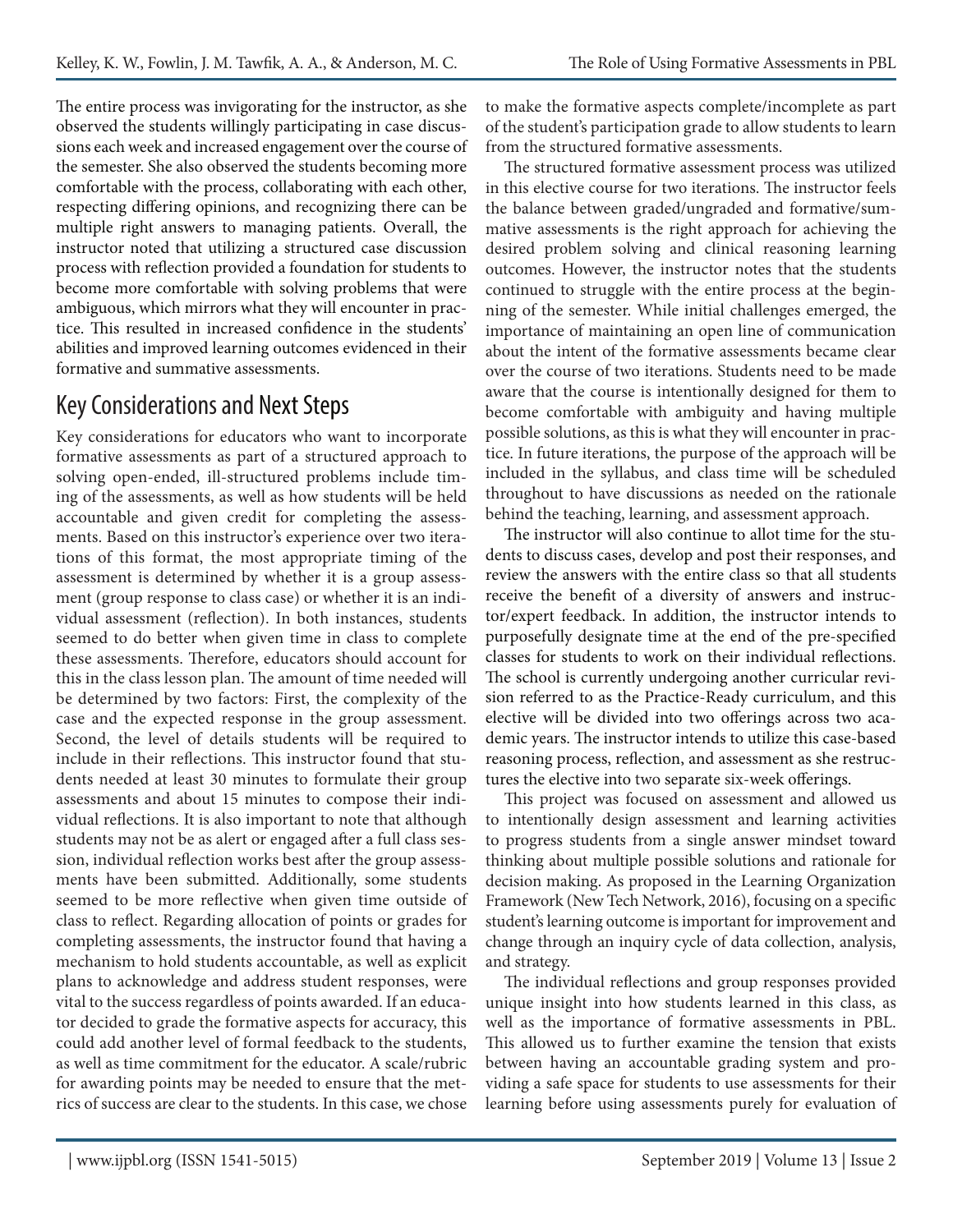performance. When we analyze the artifacts from students' formative assessments and the class discussions and performance on the summative, it is evident that it is possible to scaffold students in problem-solving without attaching a grade and without overloading the instructors. These findings will be used to implement this strategy on a larger scale in the core curriculum with a larger cohort. The findings also add to the discourse surrounding the assumption that if it is not graded, students will not engage and thus will not learn. The elements in the exterior triangle of the learning organization framework, leadership, culture, and structure, become apparent in addressing this tension, as these can enable or act as a barrier to improving student learning outcomes.

At the school level, the structure and culture of the core Practice-Ready curriculum support this type of assessment, which will make large-scale adoption easier. One of the characteristics of the Practice-Ready curriculum is critical thinking whereby learners form judgments, evaluate options, solve problems, and develop solutions. Additionally, the leadership provides support via dedicated resources for collaboratively achieving the shared goal of developing critical thinkers. At the classroom level, the external triangle required is important, as we have found that having the right structure in the learning design facilitated learning from formative assessment. It was important for the infrastructure to create a classroom culture where students felt comfortable not having the *right answer,* and where diversity in thinking was respected. This allowed the instructor to provide the leadership through modeling.

Health sciences educational institutions are held accountable by additional accrediting bodies and the pressure to ensure students are competitive for various post-graduate opportunities. These regulations and postgraduate opportunities often use grades as a criterion for selection and determining success. Only focusing on grades can result in educators losing sight of what is needed to produce graduates that have the core competencies required to enter their professions. This experience focused on formative assessment as one way to balance scaffolding students, while still employing rigor to determine a grade. In the future, the qualitative data collected from this implementation can be analyzed to identify themes and garner additional teaching and learning. Finally, further data analysis could be done to see if there are any significant correlations between student performance in the course and their performance on the fourth professional year rotations.

# Acknowledgment

Thanks to Xun Ge for her expertise in the initial planning and implementation of this redesign.

### References

- Accreditation Council for Pharmacy Education. (2018). PharmD program accreditation. Retrieved from https:// www.acpe-accredit.org/pharmd-program-accreditation/
- Azer, S. A., McLean, M., Onishi, H., Tagawa, M., & Scherpbier, A. (2013). Cracks in problem-based learning: What is your action plan? *Medical Teacher*, *35*(10), 806–814.
- Bate, E., Hommes, J., Duvivier, R., & Taylor, D. M. (2014). Problem-based learning (PBL): Getting the most out of your students - their roles and responsibilities: AMEE guide no. 84. *Medical Teacher, 36*(1),1–12.
- Berkhout, J. J., Helmich, E., Teunissen, P. W., van der Vleuten, C. P. M., & Jaarsma, A. D .C. (2018). Context matters when striving to promote active and lifelong learning in medical education. *Medical Education, 52*, 34–44.
- Chan, C. K. Y. (2016). Facilitators' perspectives of the factors that affect the effectiveness of problem-based learning process. *Innovations in Education and Teaching International*, *53*(1), 25–34.
- deChambeau, A., & Ramlo, S. (2017). STEM high school teachers' views of implementing PBL: An investigation using anecdote circles. *Interdisciplinary Journal of Problem-based Learning*, 11(1), 7.
- Ertmer, P., & Simons, K. (2006). Jumping the PBL implementation hurdle: supporting the efforts of K–12 teachers. *Interdisciplinary Journal of Problem-based Learning,* 1(1).
- Gabelica, C., Van den Bossche, P., De Maeyer, S., Segers, M., & Gijselaers, W. (2014). The effect of team feedback and guided reflexivity on team performance change. *Learning and Instruction*, *34*, 86–96.
- Ge, X., Law, V., & Huang, K. (2016). Detangling the interrelationships between self-regulation and ill-structured problem solving in problem-based learning. *Interdisciplinary Journal of Problem-based Learning*, *10*(2), 11.
- Graesser, A., Foltz, P. W., Rosen, Y., Shaffer, D., Forsyth, C., & Germany, M.-L. (2018). Challenges of Assessing Collaborative Problem Solving. In E. Care, P. Griffin, & M. Wilson (Eds.), *Assessment and Teaching of 21st Century Skills: Research and Applications* (pp. 75–91). Heidelberg, Germany: Springer.
- Grob, R., Holmeier, M., & Labudde, P. (2017). Formative assessment to support students' competences in inquirybased science education. *Interdisciplinary Journal of Problem-based Learning*, *11*(2), 6.
- Hartling, L., Spooner, C., Tjosvold, L., & Oswald, A. (2010). Problem-based learning in pre-clinical medical education: 22 years of outcome research. *Medical Teacher, 32*(1), 28–35.
- Henry, H., Tawfik, A. A., Jonassen, D. H., Winholtz, R., & Khanna, S. (2012). "I know this is supposed to be more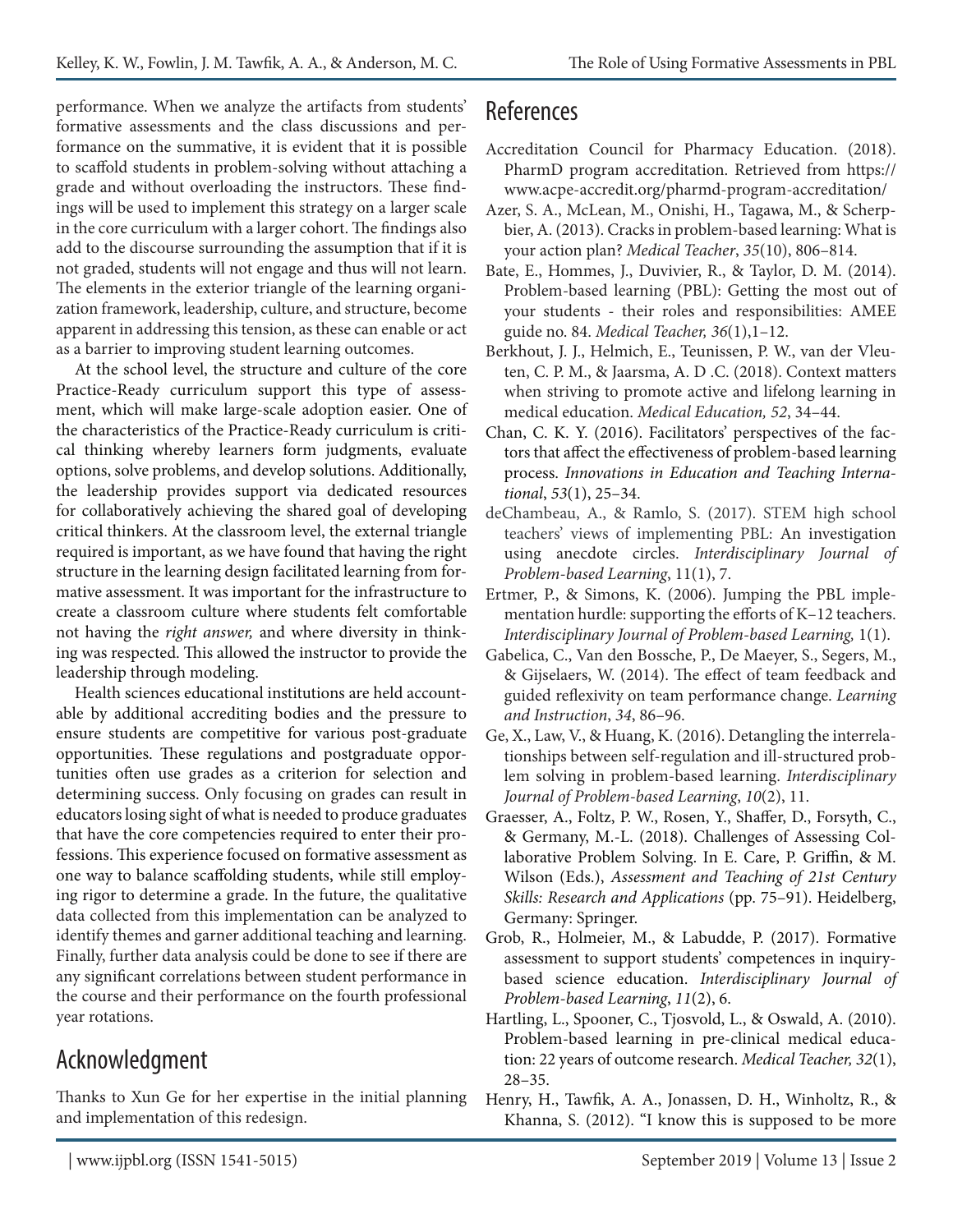like the real world, but . . .": Student perceptions of a PBL implementation in an undergraduate materials science course. *Interdisciplinary Journal of Problem-based Learning*, *6*(1). https://doi.org/10.7771/1541-5015.1312

- Hmelo-Silver, C., & Barrows, H. (2006). Goals and strategies of a problem-based learning facilitator. *Interdisciplinary Journal of Problem-based Learning*, *1*(1). https://doi .org/10.7771/1541-5015.1004
- Hmelo-Silver, C., & DeSimone, C. (2013). Problem-based learning: an instructional model of collaborative learning. In C. Hmelo-Silver, C. A. Chinn, C. Chan, & A. O'Donnell (Eds.), *The international handbook of collaborative learning* (pp. 370–385). Routledge.
- Jonassen, D. H. (1997). Instructional design models for wellstructured and ill-structured problem-solving learning outcomes. *Educational Technology Research and Development*, *45*(1), 65–94.
- Ju, H., & Choi, I. (2017). The Role of Argumentation in Hypothetico-Deductive Reasoning During Problem-Based Learning in Medical Education: A Conceptual Framework. *Interdisciplinary Journal of Problem-based Learning*, *12*(1), 4.
- Kim, N. J., Belland, B. R., & Walker, A. E. (2017). Effectiveness of Computer-Based Scaffolding in the Context of Problem-Based Learning for Stem Education: Bayesian Meta-analysis. *Educational Psychology Review*, 1–33.
- Liaison Committee on Medical Education. (2018). Functions and structure of a medical school. Retrieved from http:// lcme.org/publications/
- Lucieer, S. M., van der Geest, J. N., Eloi-Santos, S. M., Delbone de Faria, R. M., Jonker, L., Visscher, C., ... Themmen, A. P. N. (2016). The development of self-regulated learning during the pre-clinical stage of medical school: A comparison between a lecture-based and a problembased curriculum. *Advances in Health Sciences Education, 21*, 93–104.
- New Tech Network. (2016, August 8) The learning organization framework. Retrieved from https://newtechnetwork .org/resources/learning-organization-framework/
- Rovers, F. E., Clarebout, G., Savelberg, H. H. C. M., & van Merrienboer, J. J. G. (2018). Improving student expectations of learning in a problem-based environment. *Computers in Human Behavior, 87*, 416–423.
- Salinitri, F. D., Wilhelm, S. M., & Crabtree, B. L. (2015). Facilitating Facilitators: Enhancing PBL through a Structured Facilitator Development Program. *Interdisciplinary Journal of Problem-based Learning*, *9*(1), 11.
- Schinske, J., & Tanner, K. (2014). Teaching more by grading less (or differently). *CBE-Life Sciences Education*, *13*(2), 159–166.
- Schmidt, H. G., Rotgans, J. I., & Yew, E. H. J. (2011). The process of problem-based learning: What works and why. *Medical Education, 45*, 792-806.
- Strohfeldt, K., & Khutoryanskaya, O. (2015). Using problembased learning in a chemistry practical class for pharmacy students and engaging them with feedback. *American Journal of Pharmaceutical Education, 79*(9), 1–11.
- Tamim, S., & Grant, M. (2013). Definitions and uses: Case study of teachers implementing project-based learning. *Interdisciplinary Journal of Problem-based Learning*, *7*(2). https://doi.org/10.7771/1541-5015.1323
- van Aalst, J. (2013). Assessment in collaborative learning. In C. Hmelo-Silver, C. A. Chinn, C. Chan, & A. O'Donnell (Eds.), *The International Handbook of Collaborative Learning* (pp. 280–296). Routledge.
- Walling, A., Istas, K., Bonaminio, G. A., Paolo, A. M., Fontes, J. D., Davis, N., & Berardo, B. A. (2017). Medical student perspectives of active learning: A focus group study. *Teaching and Learning in Medicine, 29*(2), 173–180.
- Watson, S. L., Koehler, A. A., Ertmer, P., Kim, W., & Rico, R. (2018). An Expert Instructor's Use of Social Congruence, Cognitive Congruence, and Expertise in an Online Case-Based Instructional Design Course. *Interdisciplinary Journal of Problem-based Learning*, *12*(1), 3.
- Wijnen, M., Loyens, S. M. M., Smeets, G., Kroeze, M., & van der Molen, H. (2017). Comparing problem-based learning students to students in a lecture-based curriculum: learning strategies and the relation with self-study time. *European Journal of Psychology of Education*, *32*(3), 431–447.
- Wijnen, M., Loyens, S., Smeets, G., Kroeze, M., & Van der Mollen, H. (2017). Students' and teachers' experiences with the implementation of problem-based learning at a university law school. *Interdisciplinary Journal of Problembased Learning*, *11*(2), 5.
- Wilder, S. (2015). Impact of problem-based learning on academic achievement in high school: a systematic review. *Educational Review*, *67*(4), 414–435.

Kristi W. Kelley, PharmD, BCPS, BCACP, CDE, BC-ADM, is a clinical professor of pharmacy practice with Auburn University Harrison School of Pharmacy and an ambulatory care pharmacist. Her research interests include innovations in pharmacy education—in didactic and clinical settings as well as the clinical practice areas of diabetes and metabolic syndrome.

Julaine M. Fowlin, PhD, is the assistant director of Curriculum Development and Implementation at Auburn University Harrison School of Pharmacy. She is an instructional designer by training, and has led the curriculum